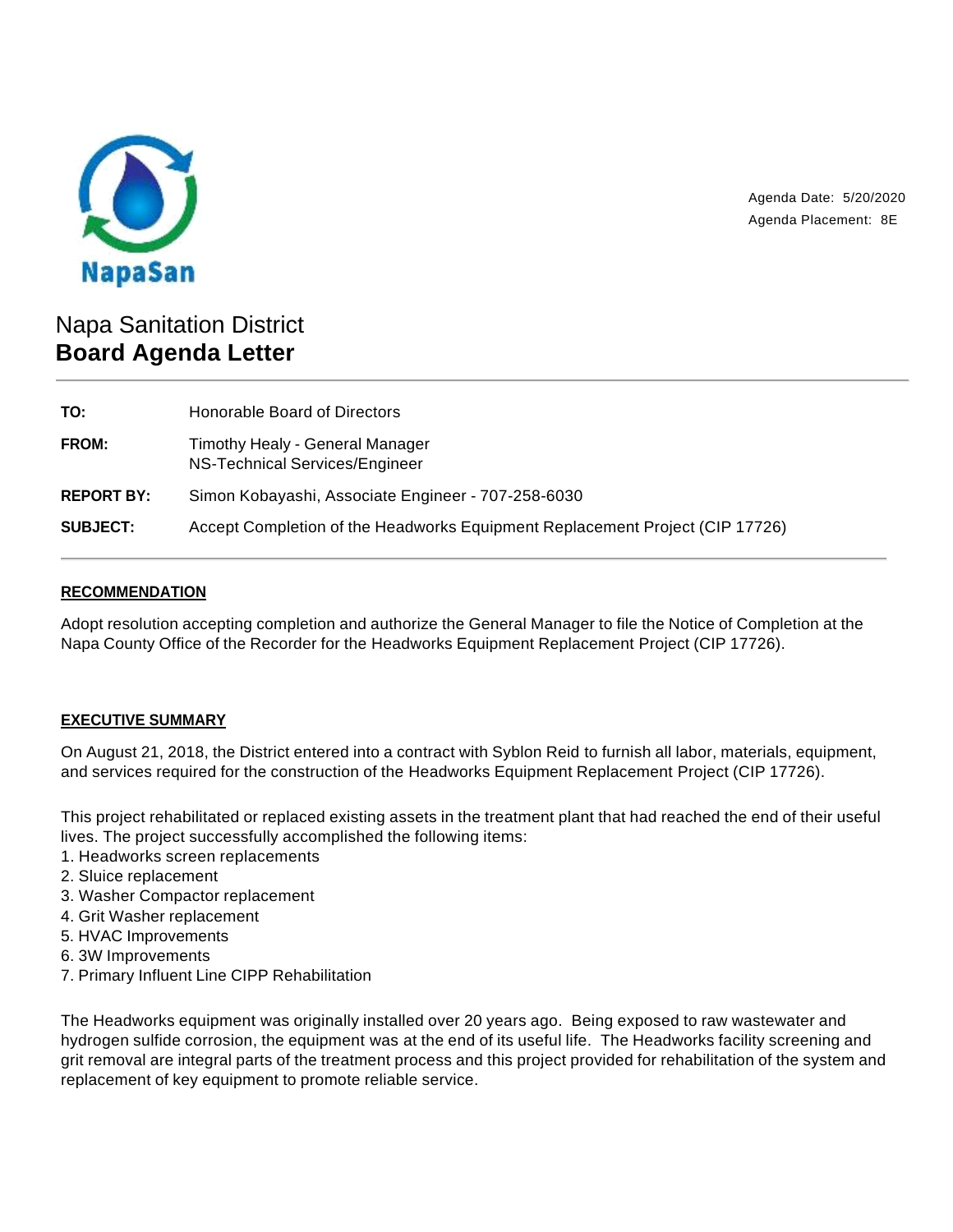On May 13, 2020, the General Manager submitted the Certificate of Completion to the Board Secretary certifying that the project was completed to his satisfaction. The total approved contract amount for this project is \$2,325,200.15. Currently 5% or \$116,260.01 is being held as retention on this project. The full retention amount will be released to the contractor 35-days after filing of the Notice of Completion with the Recorder and after NapaSan receives confirmation that all vendors and subcontractors have been paid in full.

The original contract was awarded for \$1,960,400. Total change orders for the project increased the contract amount by \$364,800.15 which is 18.6% of the original contract amount. There were six change orders that accounted for unexpected site conditions and modifications to the project scope. The largest change order was an owner-initiated change order to add the primary influent pipeline rehabilitation work to the contract. This change order was approved by the Board on February 20, 2019 and was anticipated \$352,872 (18% of the original contract amount), a summary on the work can be found in the Background section.

## **FISCAL & STRATEGIC PLAN IMPACT**

Is there a Fiscal Impact? No

#### **ENVIRONMENTAL IMPACT**

None.

# **BACKGROUND AND DISCUSSION**

NapaSan's wastewater treatment plant was primarily constructed in the 1970s and 1990s. Many of the treatment plant components are subject to harsh environments, so they must be rehabilitated or replaced before they fail. Projects similar to this one are budgeted in future years in the ten-year capital improvement plan and will be further defined by the asset management program and the upcoming Wastewater Treatment Master Plan.

#### Change Order History - CIPP Lining of Primary Influent Pipe

In 2018, a section of corroded primary influent pipe within the gallery was replaced as part of the 2018 Treatment Plant Improvement Project (CIP 18736). While the treatment plant was shut down during the replacement of this pipe, staff took the opportunity to inspect the section of buried pipe between headworks and the gallery. Since this section of pipe was built in 1979 and is exposed to the same corrosive environment, staff found that the pipe is similarly deteriorated and in need of immediate repair. Due to the critical nature of this asset, staff immediately hired Carollo Engineers to conduct an alternatives analysis and design a repair for the pipe. Trenchless rehabilitation using a cured-in-place pipe (CIPP) liner was chosen as the most cost-effective repair method.

Since the headworks project was being constructed in the same area and requires plant shutdowns within the same timeframe necessary for the primary influent pipe rehabilitation, staff requested a quote from Syblon Reid to perform the pipeline rehabilitation. The work had to be performed within a specific timeframe (late April - early May) when plant influent flows are low and before peak recycled water season begins. Staff determined that if a competitive price could not be obtained from Syblon Reid then the project would be delayed by one year. After authorization from the Board to pursue the work, a competitive price was received and staff directed the Syblon Reid to proceed with the work.